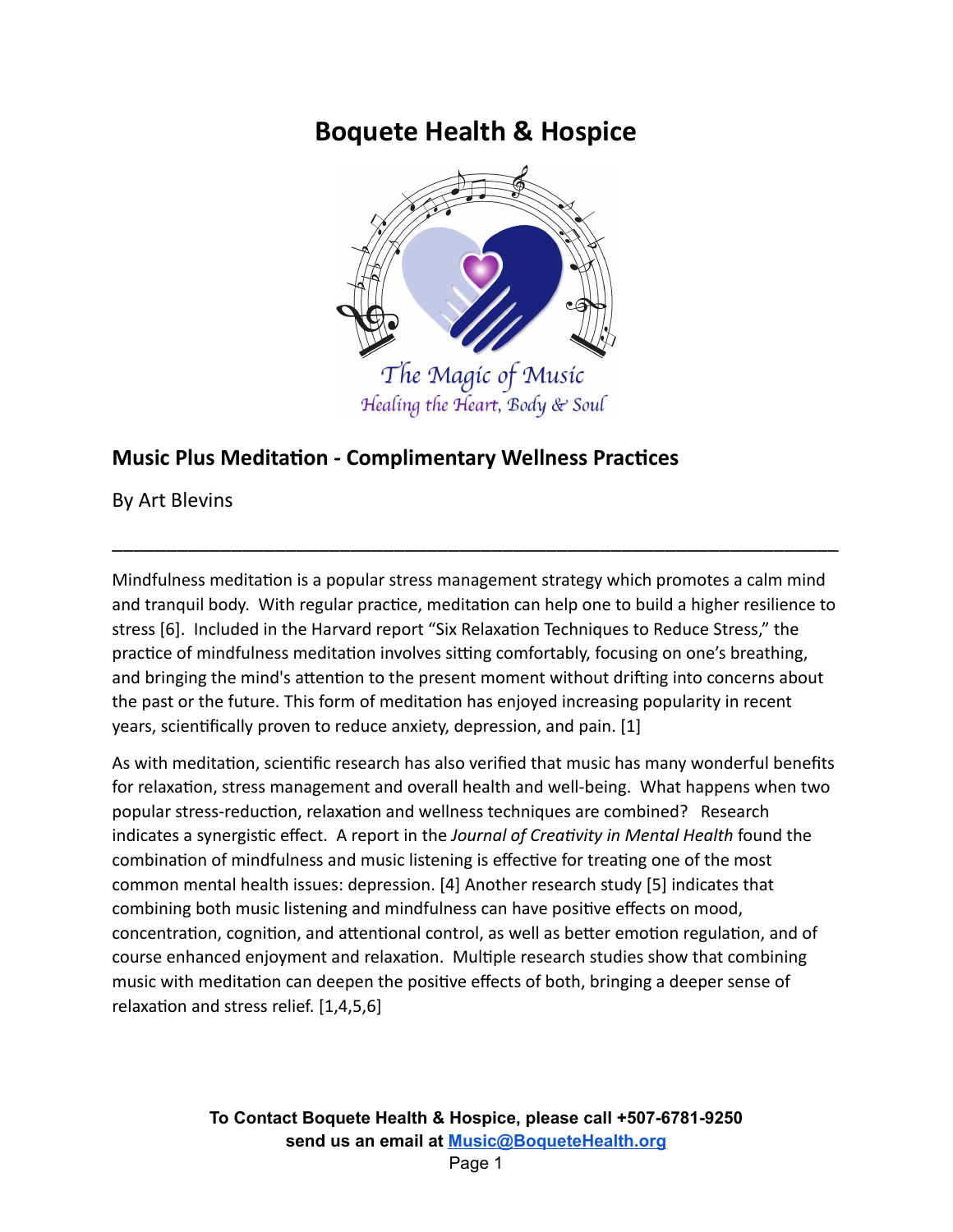#### **Music Facilitates Mindfulness Meditation**

Mindfulness meditation can be practiced anytime and anywhere. However, if one finds mindfulness meditation challenging, listening to music can be a powerful way to stay focused in the present moment, while simultaneously helping to connect with music as a source of strength and creative energy. [2] For those who are new to meditation (or those who are perfectionists), music meditation can feel simpler and more instantly relaxing than other forms of meditation practice.

# **Mindfulness Meditation Enhances the Experience of Listening to Music**

Research has also shown that mindfulness meditation can increase one's music listening sensitivity and also listening enjoyment, providing additional potency for relaxation and reduction of stress and anxiety. [3] It is simple to reap the additional wellness benefits. All one needs to do is surrender deeply to an experience many of us routinely indulge ourselves in anyway: listening to music. We simply set aside time to listen for a few minutes in a fully focused manner.

# **A SIMPLE MUSIC AND MEDITATION TECHNIQUE**

The following steps will guide you through the experience of combining music listening and mindfulness meditation. It is important to approach music meditation with an attitude of slowing down and focusing on the present moment. Try to set aside at least twenty minutes. [6]

#### **1. PREPARATION**

**Carefully choose a piece of music**. Look for pieces that have a slower tempo. Instrumental pieces are recommended, as lyrics can more easily lead to distraction and engages your conscious mind—the part of your mind that we hope to slow down. The music can either be familiar or unfamiliar. Use headphones or earbuds if that helps you focus or shut out external noise.

#### **2. BEGINNING**

**Relax and Focus on Your Breath**—Get into a comfortable position and relax – although it doesn't matter what's going on around you or where you are - whether you're standing, sitting, walking, or laying down (though some avoid laying down so they don't fall asleep). Focus on your breath - inhale gently through your nose and exhale deeply through your mouth. Notice your body, and tune into how it feels. Notice any physical structures your body is touching - the floor, the chair, or your shoes - as well as any physical sensations (tightness, tension) in your body. Try to release any tension you detect in your body.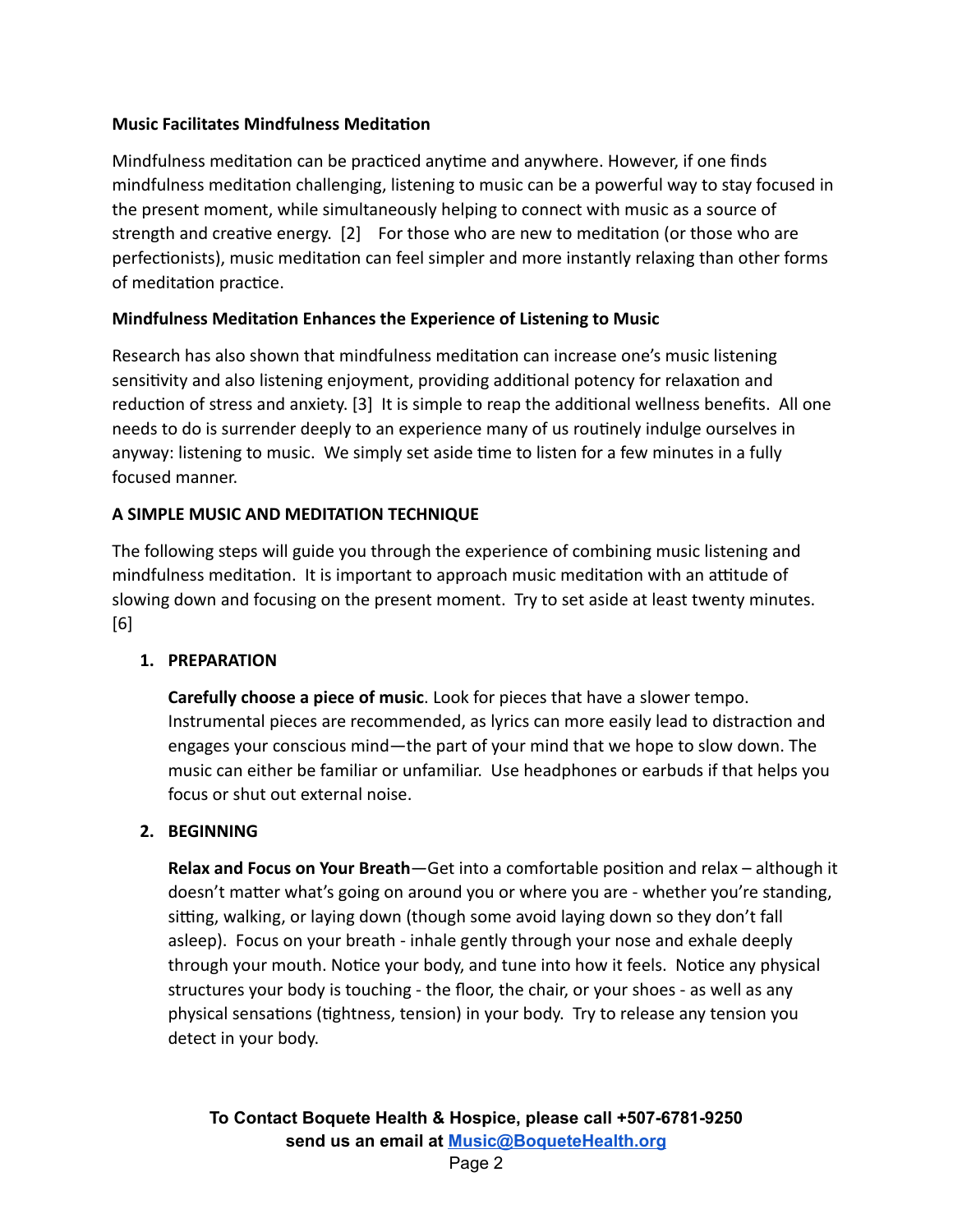# **3. LISTENING**

**Just listen**. Give yourself permission to only listen to the music, without simultaneously checking your email or refreshing your social media feed. Close your eyes. And stay focused on the music. If you find yourself thinking about other things (or even thinking thoughts about the music), gently redirect your attention to the present moment and the sound of the music. The goal of this practice is to quiet the chattering mind and just 'be'. So just 'be' with the music, and fully immerse yourself, and you'll feel more relaxed fairly quickly. [6]

# **4. CLOSING**

**Continue an attitude of listening**. To finish up the music meditation session, continue to sit in silence for a few minutes. Focus on your breath again and check in with your body, how you are feeling. Listen to your body. Even though the music has stopped, continue to listen to the sounds around you, no matter how subtle.

#### **REFLECTION**

After your music meditation, take time to reflect. Does anything feel different? Do you notice any shifts after listening to the piece of music? Do you feel calmer? If the piece you chose didn't feel like a good fit, what might you look for in another piece (i.e., slower, fewer instruments, louder)?

This music and mindfulness experience can be useful to practice daily. You might experiment with different types of music as a way to notice different responses. You may also find that repeating the same piece of music is a sort of touchstone, a way to continually reconnect to that place inside where gentle pausing and noticing can happen with ease. [2]

#### **TIPS**

If you find the music brings lots of thoughts, memories, and internal dialogue, switch to a different type of music. Instrumental music can come in many forms, including classical, jazz, new age, and more, and it can be less distracting than other types of music. [6]

If you find yourself 'thinking too much', don't beat yourself up over it; this is natural for those beginning meditation practice. Instead, congratulate yourself on noticing the internal dialogue, and redirecting your attention to the present moment. [6]

#### **RECOMMENDED MUSIC FOR MEDITATION** [8]

- [Binaural Beats](https://www.youtube.com/watch?v=GXeAOtb1VeA&t=20s)
- [Monaural Beats](https://www.youtube.com/watch?v=6bZ13XsIC3I)
- Solfeggio Frequencies:
	- o 396 Hz Liberating Guilt and Fear

# **To Contact Boquete Health & Hospice, please call +507-6781-9250 send us an email at [Music@BoqueteHealth.org](mailto:Music@boquetehospice.org)**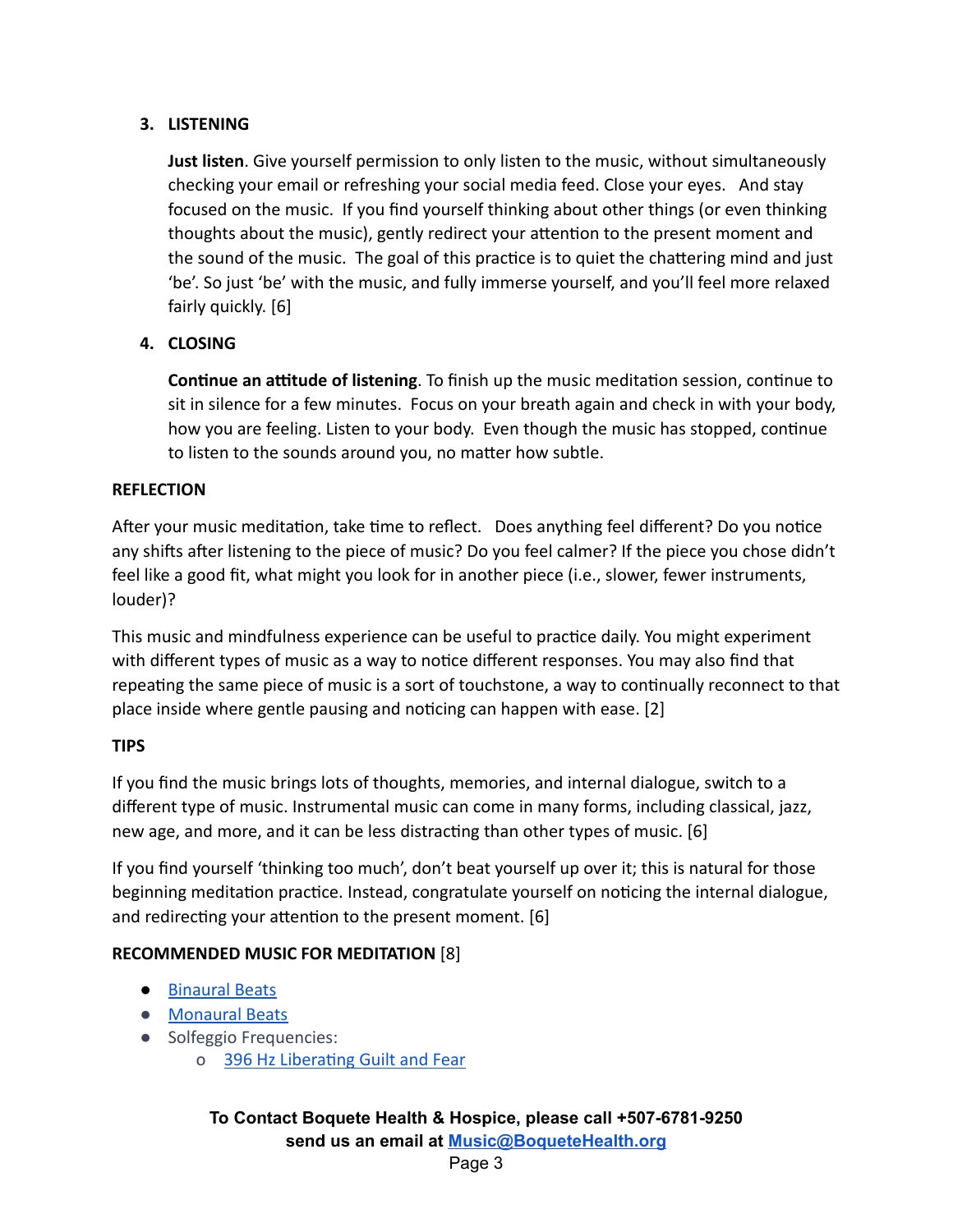- o 417 Hz Undoing Situations and Facilitating Change
- o 528 Hz Transformation and Miracles
- o 639 Hz Connecting/Relationships
- o 741 Hz Expression/Solutions
- o [852 Hz Returning to Spiritual Order](https://www.youtube.com/watch?v=RDCKZk-KsI4)
- World Music
	- o [Indian Classical Music](https://www.youtube.com/watch?v=D6B4xo6zYdk) [9]
- Chant
	- o [Gregorian Chants \[9\]](https://www.youtube.com/watch?v=0fClOHyj2fg)
- [Classical Music](https://www.youtube.com/watch?v=AlZi6LYfAs0)
- [Ambient Music](https://www.youtube.com/watch?v=DVHaSmW9QNA)
- [Isochronic Music](https://www.youtube.com/watch?v=g7EHidYj9BQ)
- [Nature Field Recordings](https://www.youtube.com/watch?v=eU-ZDMhokD8)
- [Instrumental Music](https://www.youtube.com/watch?v=pxEj6m_7Qfk) [9]
- [Nature](https://www.youtube.com/watch?v=lE6RYpe9IT0)

#### **YOUTUBE MUSIC & MEDIATION PLAYLISTS FROM THE MAGIC OF MUSIC TEAM**

From the Magic of Music Team, below you will find links to music-based meditation playlists on YouTube, complete with meditation instructions to begin and end each music meditation experience. Each playlist below consists of three YouTube videos: a 3-minute introduction to ease you into a frame of mind for mindful listening, then approximately 10 minutes of instrumental music, followed by a short closing 3-minute guided meditation. [Choose any one of](https://boquetehealth.org/music%2Fguided-meditation) [the playlists below to try it out for yourself!](https://boquetehealth.org/music%2Fguided-meditation)

- [Kaivalya \(Flute\)](https://www.youtube.com/playlist?list=PLRlzVtjY-Q7ppkQ2R_ttvzYTKW4A2CtM3)
- [Cello](https://www.youtube.com/playlist?list=PLRlzVtjY-Q7o-U76eT3hSLqV-LN32XOBi)
- [Hang Drum & Kalimba](https://www.youtube.com/playlist?list=PLRlzVtjY-Q7poEZ74MJYwTxhbYFwXCMJ4)
- [Handpan](https://www.youtube.com/playlist?list=PLRlzVtjY-Q7rmAHPwzY1l0ekoNBfKh14k)
- [Ambient Music](https://www.youtube.com/playlist?list=PLRlzVtjY-Q7r1Tl1ioNee-0BVJasLDk7A)

#### **[We welcome your feedback!](mailto:Music@Boquetehospice.org)**

The Magic of Music Team at Boquete Health & Hospice anticipates offering in-person Music and Meditation sessions, once pandemic avoidance measures allow us to safely gather. Let us know if you are interested in participating! Email us at [Music@boquetehospice.org](mailto:Music@boquetehospice.org)

> **To Contact Boquete Health & Hospice, please call +507-6781-9250 send us an email at [Music@BoqueteHealth.org](mailto:Music@boquetehospice.org)**